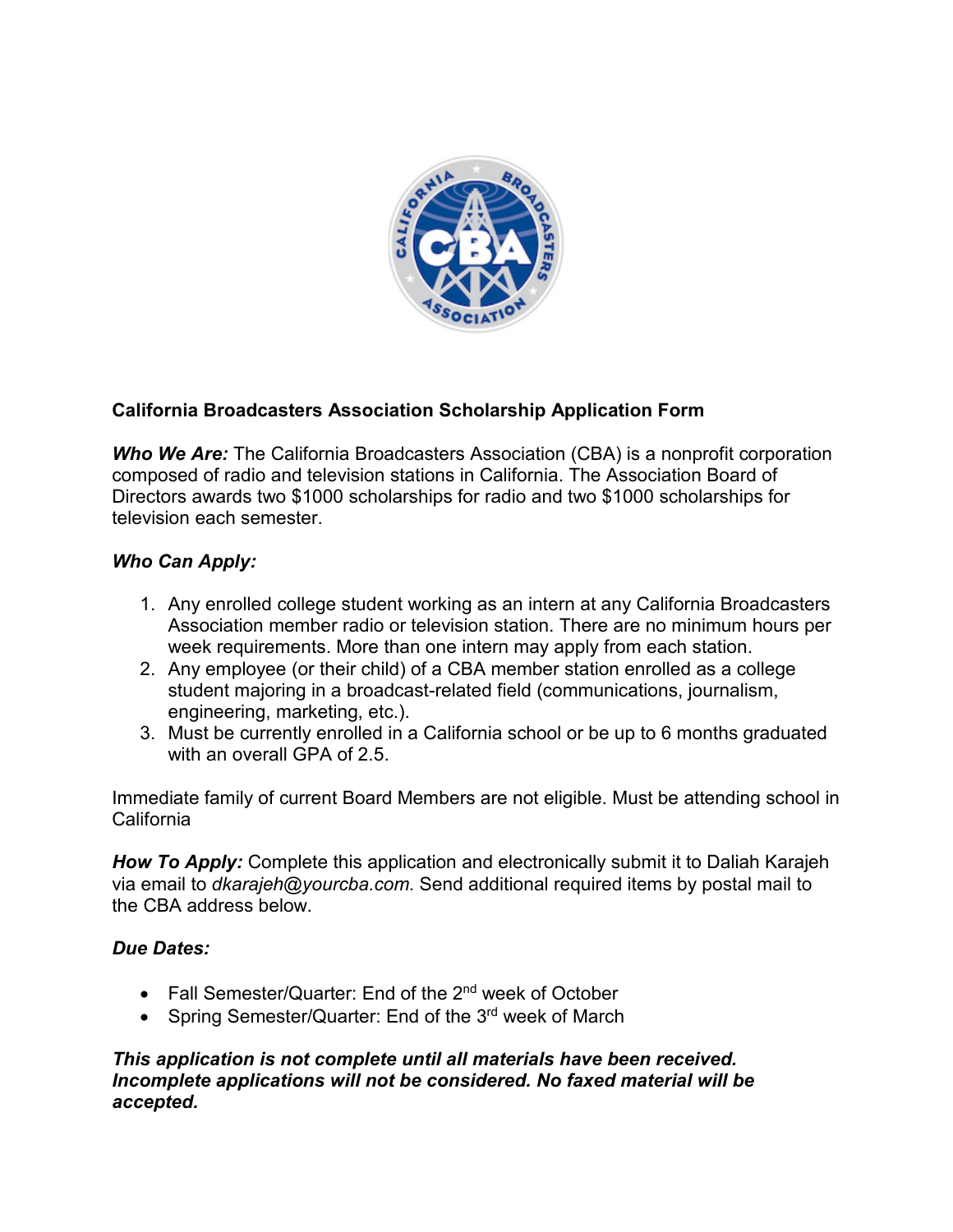The California Broadcasters Association

915 L Street, Suite 1150 Sacramento, CA 95814 (916) 444-2237

# **California Broadcasters Association Scholarship Application Form**

| <b>Personal Data</b>                                                              |  |  |  |  |
|-----------------------------------------------------------------------------------|--|--|--|--|
|                                                                                   |  |  |  |  |
|                                                                                   |  |  |  |  |
|                                                                                   |  |  |  |  |
|                                                                                   |  |  |  |  |
| Ш<br>I am working as an intern in a CBA member broadcast station                  |  |  |  |  |
| I am working in a CBA member broadcast station                                    |  |  |  |  |
| This application is for: me $\square$ my child $\square$                          |  |  |  |  |
|                                                                                   |  |  |  |  |
|                                                                                   |  |  |  |  |
| ,我们也不能在这里的人,我们也不能在这里的人,我们也不能在这里的人,我们也不能在这里的人,我们也不能在这里的人,我们也不能在这里的人,我们也不能在这里的人,我们也 |  |  |  |  |
|                                                                                   |  |  |  |  |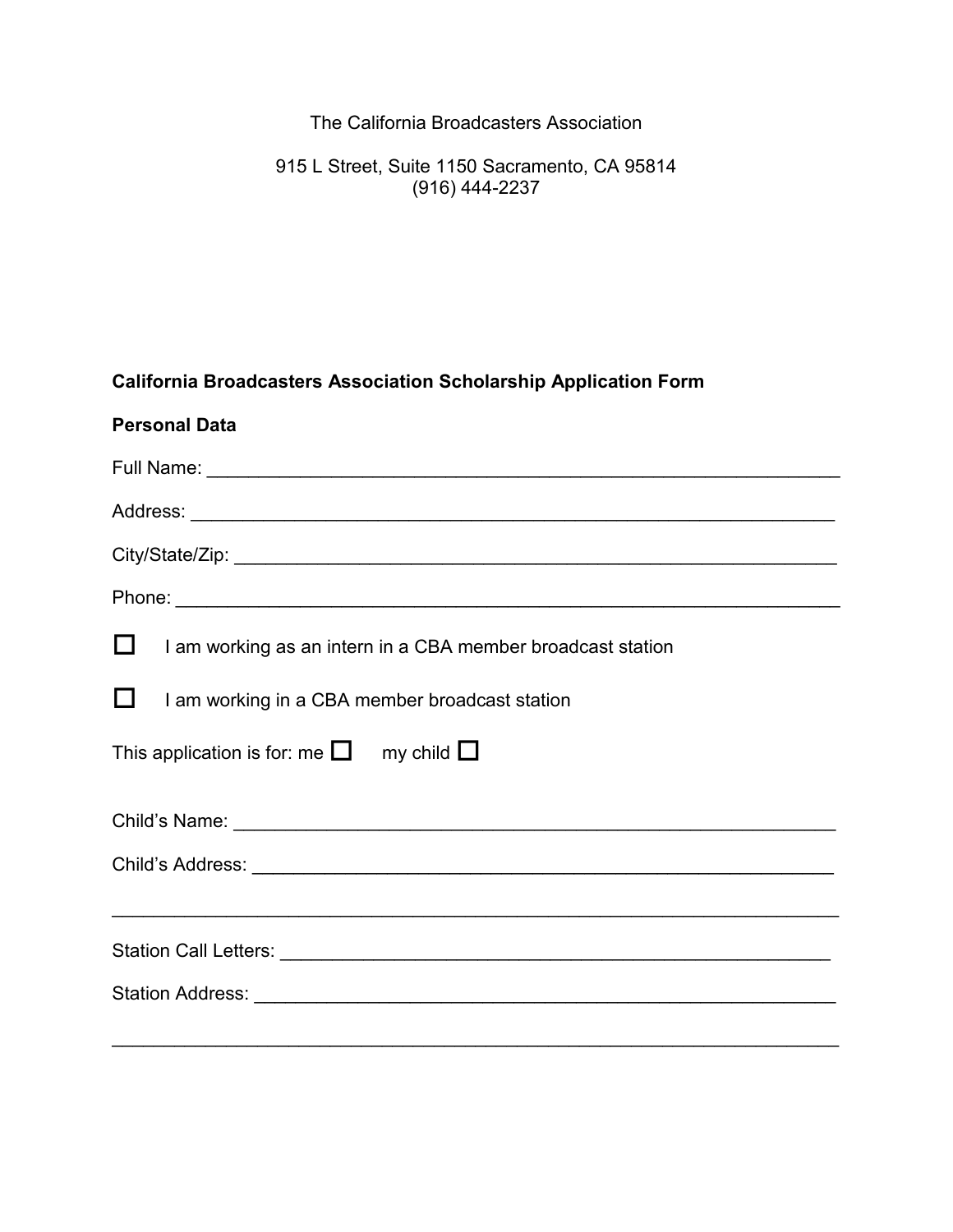I certify that I (or my child) am/is enrolled in a college or professional trade school during the current semester. I understand this Foundation scholarship is to be used as reimbursement for educational fees, books and supplies.

| Signature: | .<br>∵≀ate. |  |
|------------|-------------|--|
|            |             |  |

# **Educational Background**

Name of college, location, major & years attended

Honors and activities

Overall GPA

Year expected to graduate

If already graduated, what year did you graduate?

### **Broadcast Background**

Present Employment or Internship Duties and/or Projects

Other Broadcasting, Advertising, Public Relations or Journalism Experience

What are Your Career Goals?